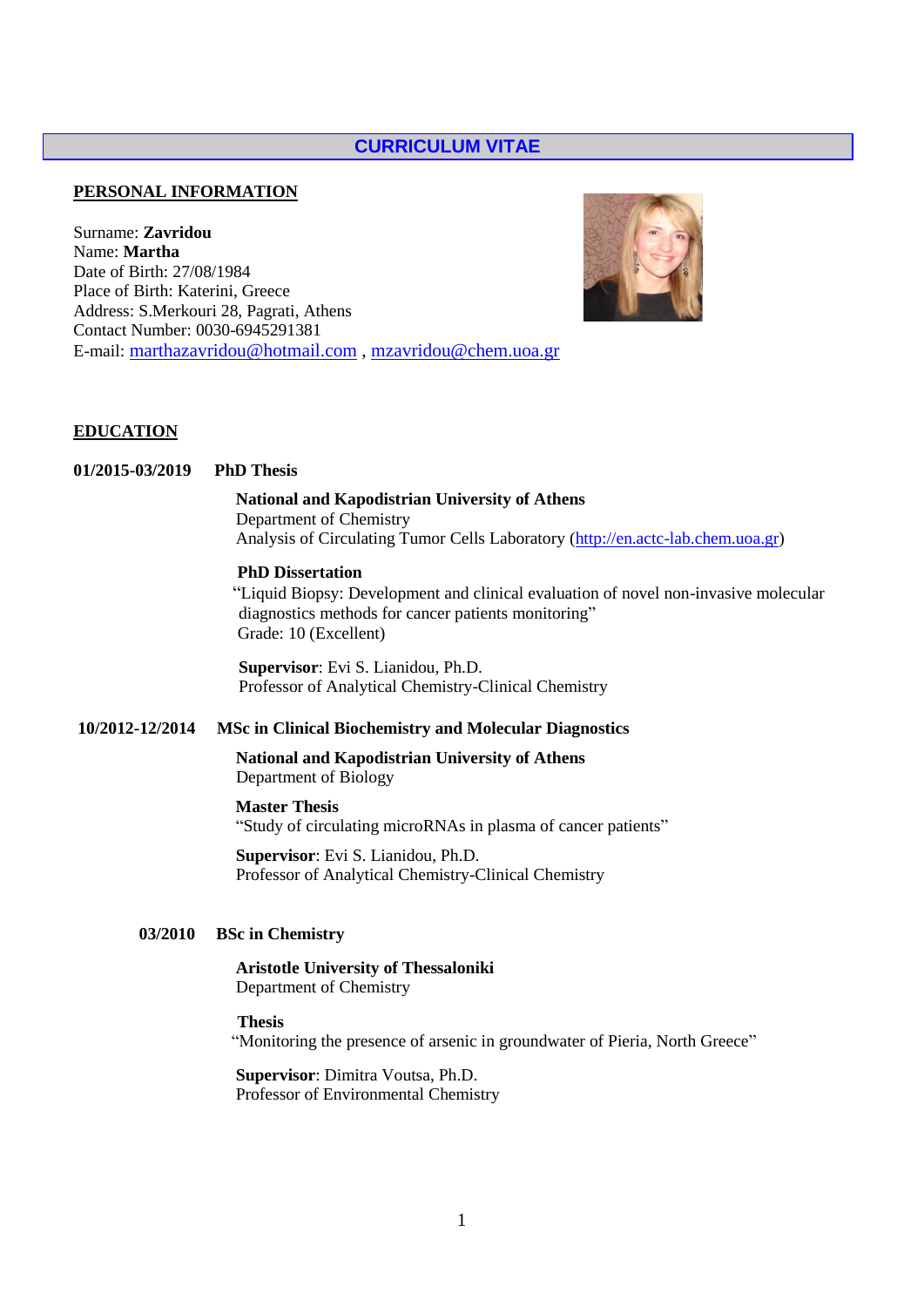### **SCIENTIFIC EXPERIENCE**

**04/2019-today** Postdoctoral researcher, Research Fellow in Analysis of Circulating Tumor Cells Lab (http://www.actc-lab.chem.uoa.gr/), Lab of Analytical Chemistry, Department of Chemistry, University of Athens, Greece. **Research program**: CANCER blood-scan, "Liquid Biopsy: development, validation and clinical evaluation of novel molecular diagnostic assays for tumor biomarkers in peripheral blood" This research program was funded by the European Union and Greek national funds through the Operational Program Competitiveness, Entrepreneurship and Innovation, under the call RESEARCH–CREATE–INNOVATE, grant number: T1RCI-02935 **PI**: Evi Lianidou, Professor of Analytical Chemistry – Clinical Chemistry, Dept. of Chemistry, University of Athens

**09/2018-02/2019** Doctoral dissertation in Analysis of Circulating Tumor Cells Lab (http://www.actclab.chem.uoa.gr/), Lab of Analytical Chemistry, Department of Chemistry, University of Athens, Greece. **Research program**: "Liquid Biopsy as a tool for the early detection of clinical recurrence of non-small cell lung cancer patients and the evaluation of tumor heterogeneity" This researched program was funded from the Hellenic Foundation for Research and Innovation (HFRI) and the General Secretariat for Research and Technology (GSRT) **PI**: Athina Markou, PhD, Postdoctoral researcher, Lab of Analytical Chemistry, Dept. of Chemistry, University of Athens

**12/2015-02/2017** Doctoral dissertation in Analysis of Circulating Tumor Cells Lab (http://www.actclab.chem.uoa.gr/), Lab of Analytical Chemistry, Department of Chemistry, University of Athens, Greece. **Research program**: Cancer ID-IMI Innovative Medicine Initiative, with project title «Cancer treatment and monitoring through identification of circulating tumor cells and tumor related nucleic acids in blood» (http://www.cancer-id.eu/). **PI**: Evi Lianidou, Professor of Analytical Chemistry – Clinical Chemistry, Dept. of Chemistry, University of Athens

- **09/2015 - today** Employee in ACTC Lab, performing analyses for the detection of micrometastasis in breast cancer patients using RT-qPCR for biomarker CK-19
- **09/2013-12/2014** MSc in Clinical Biochemistry and Molecular Diagnostics in Analysis of Circulating Tumor Cells lab, Lab of Analytical Chemistry, Dept. of Chemistry, University of Athens, Greece.  **Supervisor**: Evi Lianidou, Professor of Analytical Chemistry – Clinical Chemistry, Dept. of Chemistry, University of Athens
- **10/2011-06/2012** Voluntary practice in "Ηôpital Emile Muller", Department of Microbiology and Molecular Biology, Mulhouse, France  **Study**: "Detection of viruses by polymerase chain reaction (PCR) in Molecular Biology"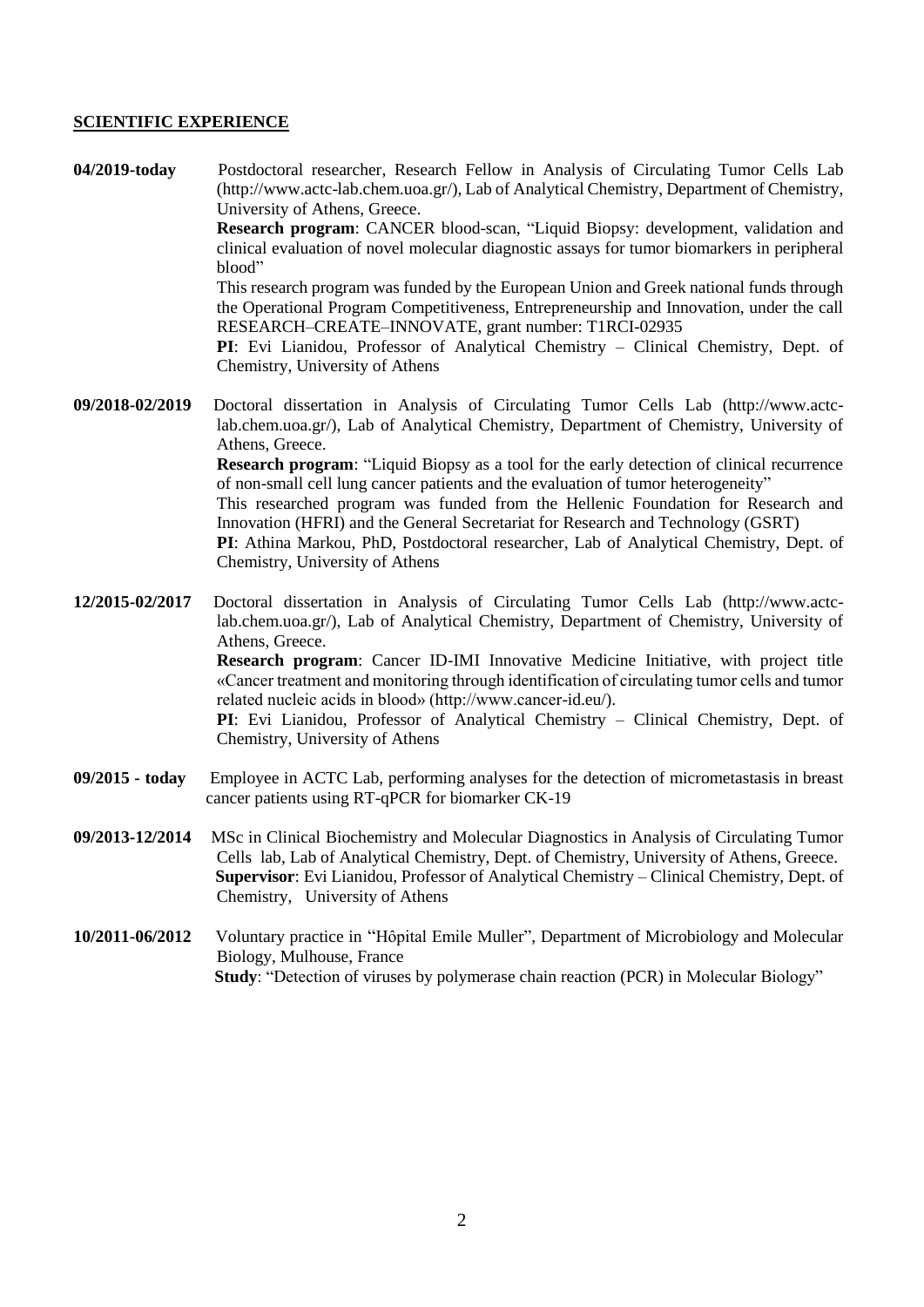# **SKILLS- MOLECULAR TECHNIQUES**

- $\triangleright$  Isolation of circulating tumor cells (CTCs) from peripheral blood using immunomagnetic enrichment
- $\triangleright$  Isolation of CTCs using size-based enrichment (Parsortix, Angle)
- microRNAs isolation and detection from tissues, plasma and CTCs samples
- $\triangleright$  Exosomes isolation from plasma
- RNA and DNA extraction from tissues, CTCs and plasma
- $\triangleright$  Sodium Bisulfite DNA treatment (DNA conversion)
- $\triangleright$  Real-time PCR (Cobas z480, LightCycler Technology, Roche)
- $\triangleright$  Methylation Specific PCR(MSP)
- $\triangleright$  Droplet digital PCR (ddPCR)
- $\triangleright$  ISO 15189:2012 experience

## **PUBLICATIONS**

## **A) Research Articles**

- 1. **Zavridou M**, Strati A, Bournakis E, Smilkou S, Tserpeli V, Lianidou E. Prognostic Significance of Gene Expression and DNA Methylation Markers in Circulating Tumor Cells and Paired Plasma Derived Exosomes in Metastatic Castration Resistant Prostate Cancer. Cancers (Basel).2021 Feb 13(4); 780. **(IF: 6.126)**
- 2. Strati A\*, **Zavridou M**, Economopoulou P, Gkolfinopoulos S, Psyrri A, and Lianidou E\*. Development and analytical validation of a Reverse Transcription Droplet Digital PCR (RT-ddPCR) assay for PD-L1 transcripts in Circulating Tumor Cells. Clin Chem 2021 Jan 9; hvaa321. **(IF: 7.292)**
- 3. Markou A, Tzanikou E, Strati A, **Zavridou M**, Mastoraki S, Bournakis E, Lianidou E. PIM-1 Is Overexpressed at a High Frequency in Circulating Tumor Cells from Metastatic Castration-Resistant Prostate Cancer Patients. Cancers (Basel). 2020 May 8; 12(5):1188. **(IF: 6.126)**
- 4. **Zavridou M**, Mastoraki S, Strati A, Koutsodontis G, Klinakis A, Psyrri A, Lianidou E. Direct comparison of size-dependent versus EpCAM-dependent CTC enrichment at the gene expression and DNA methylation level in head and neck squamous cell carcinoma. Sci Rep. 2020 Apr 16;10(1):6551 **(IF: 3.998)**
- 5. Strati A†, **Zavridou M**†, Bournakis E, Mastoraki S, Lianidou E. Expression pattern of Androgen Receptor, AR-V7 and AR-567es in Circulating Tumor Cells and paired plasma-derived extracellular vesicles in metastatic castration resistant prostate cancer. Analyst. 2019 Nov 4;144(22):6671-6680 (†equal contribution)
- 6. **M. Zavridou,** S. Mastoraki, A. Strati, E. Tzanikou, M. Chimonidou, E. Lianidou. Evaluation of Preanalytical Conditions and Implementation of Quality Control Steps for Reliable Gene Expression and DNA Methylation Analyses in Liquid Biopsies. Clin Chem. 2018 Oct;64(10):1522-1533 **(IF: 8.636)**
- 7. A. Strati, G. Koutsodontis, G. Papaxoinis, I. Αngelidis, **M. Zavridou**, P. Economopoulou, I. Kotsantis, M. Avgeris, M. Mazel, C. Perisanidis, C. Sasaki, C.Alix-Panabières, E. Lianidou<sup>+</sup>, A. Psyrri<sup>+</sup>. Prognostic significance of PD-L1 expression on circulating tumor cells in patients with head and neck squamous cell carcinoma. Annals Of Oncology, 2017 Aug;28(8):1923-1933 **(IF: 9.269)**
- 8. Markou A † , **Zavridou M** † , Sourvinou I, Yousef G, Kounelis S, Malamos N, Georgoulias V, Lianidou E. Direct Comparison of Metastasis-Related miRNAs Expression Levels in Circulating Tumor Cells,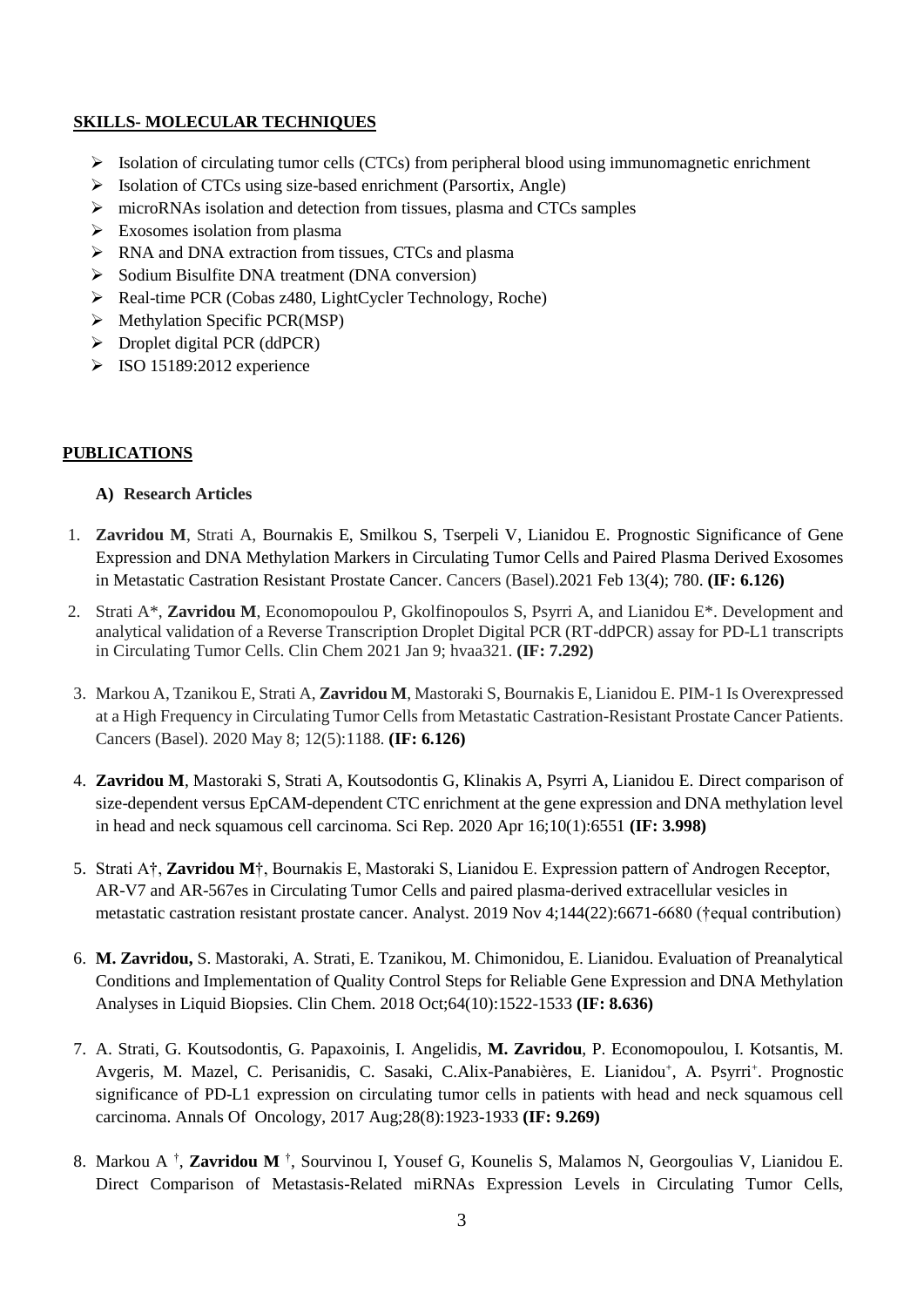Corresponding Plasma, and Primary Tumors of Breast Cancer Patients. Clin Chem. 2016 Jul;62(7):1002-11.  $(\text{IF: } 7.911)$  (<sup>†</sup>equal contribution)

# **B) Reviews**

- 1. L. Giannopoulou, **M. Zavridou**, S. Kasimir-Bauer, E.S. Lianidou.Liquid Biopsy in ovarian cancer: recent advances on circulating miRNAs and exosomes. Transl Res 2019 Mar;205:77-91, Review **(IF: 4.880)**
- 2. Athina Markou, **Martha Zavridou**, Evi S Lianidou. miRNA-21 as a novel therapeutic target in lung cancer. Lung Cancer: Targets and Therapy 2016:7 19–27 Review **(IF: 3.958)**
- 3. Markou A, **Zavridou M**, Lianidou ES, MicroRNA signatures as clinical biomarkers in lung cancer, Dovepress, 2015 Μay; 5:35-45, Review

# **POSTER**

- 1. Markou A, Tzanikou E, Strati A, **Zavridou M**, Mastoraki S, Bournakis E, Lianidou E. PIM-1 expression in Circulating Tumor Cells from Metastatic Castration-Resistant Prostate Cancer Patients. **Advances in Circulating Tumour Cells (ACTC): Liquid Biopsy: Latest Advances and Future Challenges, October 2019, Corfu, Greece**
- 2. Areti Strati, **Martha Zavridou**, Evangelos Bournakis, Sophia Mastoraki and Evi S. Lianidou. Expression pattern of androgen receptor (*AR*), splice variant 7 (*AR-V7*) and splice variant 567 (*AR-567*) in circulating tumor cells and paired plasma-derived exosomes in metastatic castration resistant prostate cancer. **AACR Annual Meeting**, Atlanta convention center, Georgia, USA, March 29 - Apr 3, 2019, Cancer Res July 1 2019 79 (13 Supplement) 2290-2290; DOI:10.1158/1538-7445.SABCS18-2290
	- 3. **Martha Zavridou**, Sophia Mastoraki, Areti Strati, George Koutsodontis, Apostolos Klinakis, Amanda Psyrri, Evi Lianidou. Molecular characterization of circulating tumor cells in head and neck squamous cell carcinoma: Direct comparison of a label-independent size-based microfluidic device with EpCAM-based CTC enrichment, **AACR Annual Meeting** March 29-April 3, 2019, Atlanta, Georgia, USA
	- 4. A.Ntzifa, **M.Zavridou**, P.Pollakis, G.Bardi, V.Georgoulias, A.Kotsakis, E.Lianidou Combination of a label independent CTC enrichment platform with fluorescence in situ hybridization for the molecular characterization of CTCs in non-small cell lung cancer patients, **AACR Annual Meeting** April 14-19, 2018, Chicago, Illinois, USA
	- 5. **Martha Zavridou**, Areti Strati, Evi Lianidou. Evaluation of preanalytical conditions for gene expression studies in CTCs. **11th ISMRC,** May 3-5, 2018, Montpellier, France
	- 6. **Martha Zavridou**, Areti Strati, George Koutsodontis, Amanda Psyrri, Evi Lianidou .Gene expression analysis of circulating tumor cells in patients with head and neck squamous cell carcinoma; directed comparison of CTC-enrichment based on the EpCAM-independent PARSORTIX microfluidic device with EpCAM-based CTC isolation. **11th ISMRC,** May 3-5, 2018, Montpellier, France
	- 7. Areti Strati, **Martha Zavridou**, Ilias Αngelidis, Evangelos Bournakis, Vasilis Georgoulias, Evi Lianidou. Development, analytical and clinical validation of a novel multiplex RT-qPCR assay for the simultaneous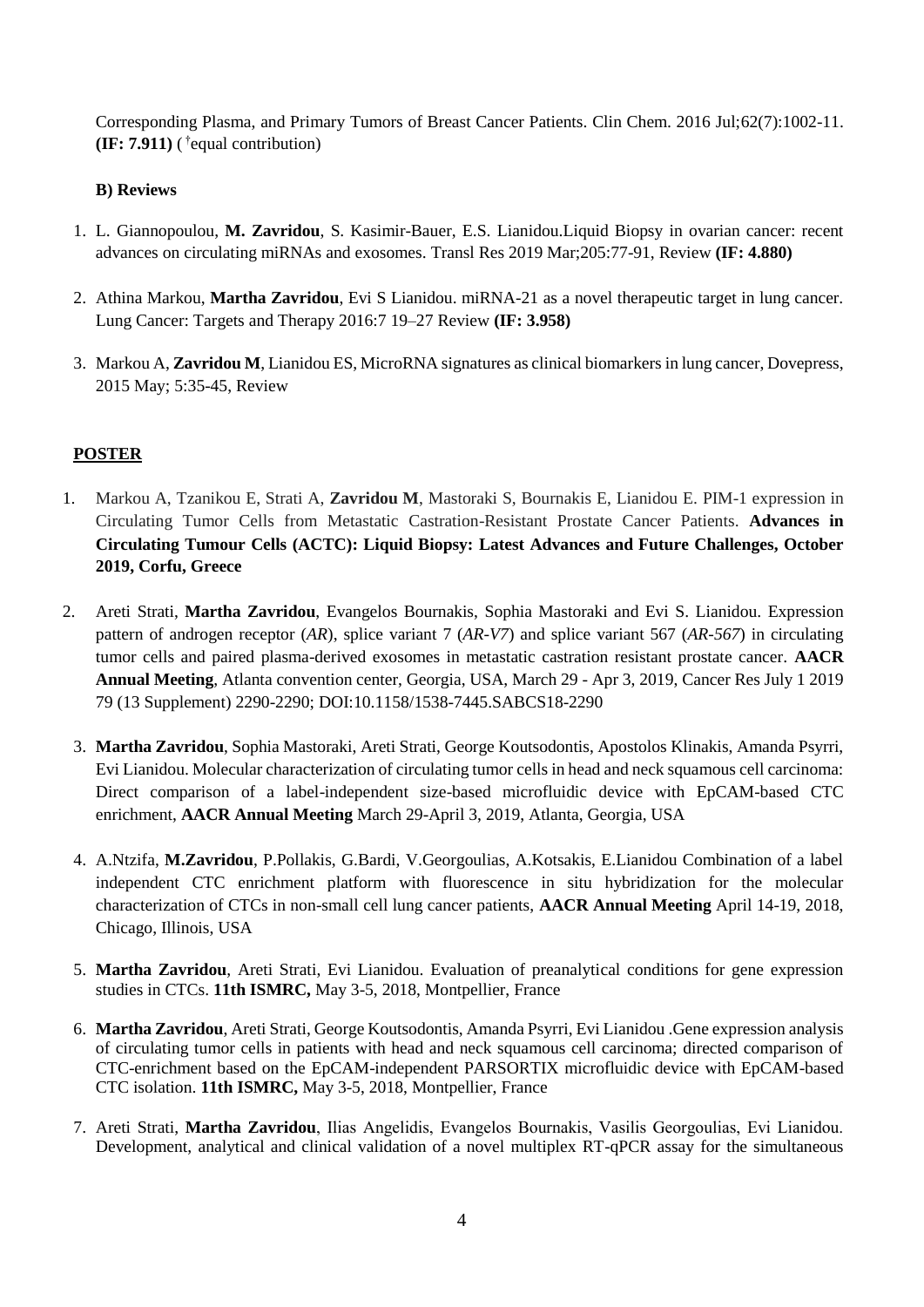quantification of four AR splice variants (*AR-FL, AR-V7, AR-567es* and *AR-total*) in circulating tumor cells of mCRPC patients. **11th ISMRC,** May 3-5, 2018, Montpellier, France

- 8. A.Ntzifa, **M.Zavridou**, P.Pollakis, G.Bardi, V.Georgoulias, A.Kotsakis, E.Lianidou Fluorescence in situ hybridization analysis in CTCs of non-small cell lung cancer patients isolated with the PARSORTIX platform. **11th ISMRC,** May 3-5, 2018, Montpellier, France
- 9. **Martha Zavridou**, Areti Strati, Evi S. Lianidou. Evaluation of preanalytical conditions for studying gene expression in CTCs **» Advances in Circulating Tumour Cells (ACTC) from Basic Research to Clinical Practice, October 4-7 /2017, Rhodes, Greece**
- 10.**Martha Zavridou**, Areti Strati, George Koutsodontis, Amanda Psyrri, Evi Lianidou. PD-L1 and CK-19 gene expression in CTCs isolated with an epitope-independent enrichment microfluidic device in comparison to EpCAM-based CTC isolation in patients with head and neck squamous cell carcinoma **Advances in Circulating Tumour Cells (ACTC) from Basic Research to Clinical Practice, October 4-7 /2017, Rhodes, Greece**
- 11. **Martha Zavridou**, Areti Strati, George Koutsodontis, Amanda Psyrri, Evi Lianidou. RT-qPCR gene expression analysis of CTCs isolated through an epitope-independent enrichment microfluidic device in patients with head and neck squamous cell carcinoma. **AACR Annual Meeting** April 1-5, 2017, Washington, D.C., USA
- 12. **Martha Zavridou**, Areti Strati, Nikos Malamos, Vassilis Georgoulias, Evi Lianidou. PD-L1 expressing circulating tumor cells (CTCs) in patients with breast cancer. *AACR* **Annual Meeting**, April 16-20, 2016 Νew **Orleans**
- 13. Areti Strati, **Martha Zavridou,** Galateia Kallergi, Eleni Politaki, Tobias Gorges, Andra Kuske , Anna-Lena Bohnen, George Koutsodontis, Amanda Psyrri, Klaus Lucke, Vasilis Georgoulias, Klaus Pantel, Evi S. Lianidou. Molecular characterization of in-vivo isolated EpCAM-positive circulating tumor cells in breast cancer. **10th ISMRC: Liquid Biopsy in Cancer Diagnostics and Treatment**, March 19-21 2016 in Hamburg, Germany and **AACR**, April 16-20, 2016, New Orleans
- 14. Markou A., **Zavridou M**., Sourvinou I., Malamos N., Georgoulias V., Lianidou E. «Detection and Clinical evaluation of miRNAs in CTC, plasma and primary tissues of metastatic breast cancer patients**» Advances in Circulating Tumour Cells (ACTC) from Basic Research to Clinical Practice, October 8-11/2014, Crete, Greece.**
- 15. Markou A., **Zavridou M**., Sourvinou I., Malamos N., Georgoulias V., Lianidou E. «Expression of metastasisrelated miRNAs in EpCAM-positive CTC fraction, in corresponding plasma and FFPEs of breast cancer patients» **AACR 2015**

## **ORAL PRESENTATIONS**

- 1. Zavridou Μ. "Methodology of Circulating Tumor Cells Detection". **Masterclass on Tumor Biomarkers, September 2020, Athens, Greece**
- 2. Zavridou Μ. "Challenges for the isolation of CTCs". **Masterclass on Tumor Biomarkers, October 2019, Athens, Greece**
- 3. **Zavridou M.** "Circulating Biomarkers (CTCs and ctDNA)". **Yearly update of advances in medical oncology 2018, October 2019, Athens, Greece**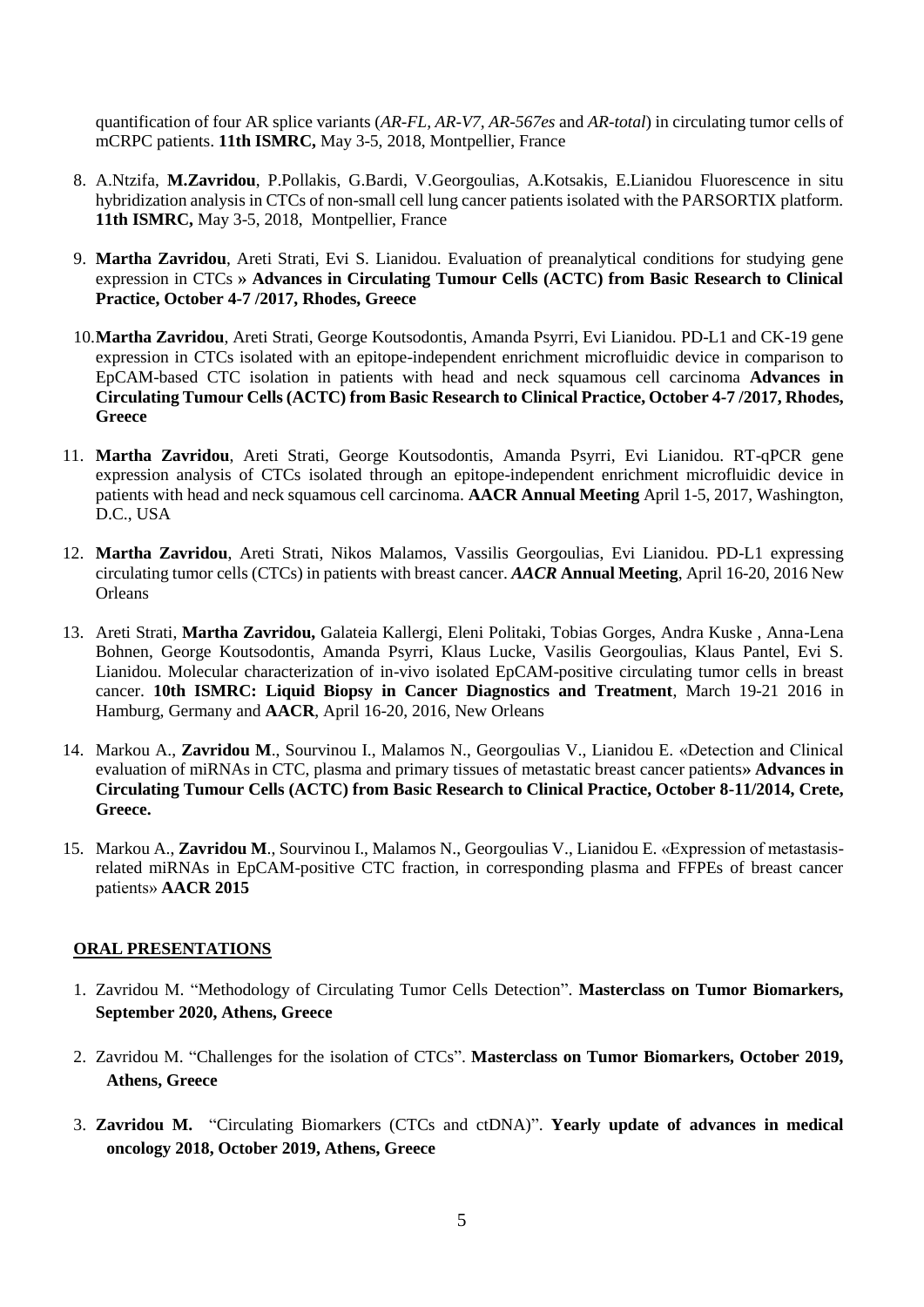- 4. Zavridou Μ. "Methodologies for the enumeration, isolation and enrichment of circulating tumor cells". **1 st Liquid Biopsy Meeting "Liquid Biopsy: Latest advances, potentials and perspectives in modern oncology " May 2019, Athens, Greece**
- 5. **Zavridou M.** "Quality control and pre-analytical conditions for reliable gene expression studies in circulating tumor cells". **4th General Assembly Meeting, May 2, 2018, Montpellier, France**
- 6. Markou A., **Zavridou M.**, Sourvinou I., Malamos N., Georgoulias V., Lianidou E. "Detection and Clinical evaluation of miRNAs in CTC, plasma and primary tissues of metastatic breast cancer patients". 12<sup>th</sup> **Conference of Clinical Chemistry. November 7-8/2014, Athens, Greece.**

# **SCHOLARSHIP**

 **24 months scholarship** through the operational program "Human Resources Development, Education and Lifelong Learning" in the context of the project "Strengthening Postdoctoral Researchers-2<sup>nd</sup> Part", implemented by the **State Scholarships Foundation (IKY), 10/2019 Title** "Liquid Biopsy: Molecular characterization and clinical evaluation of circulating tumor cells and exosomes in head and neck squamous cell carcinoma patients"

Score: 1<sup>st</sup> Reviewer 93.8%, 2<sup>nd</sup> Reviewer 85.5%

## **MEMBERSHIPS**

- Hellenic Society of Liquid Biopsy, Member, 03/2018-today
- American Association for Cancer Research (AACR), Associate member, 02/2016-today
- Greek Society of Clinical Chemistry- Clinical Biochemistry, 2015-today
- Association of Greek Chemists, 2011-today

# **LANGUAGES**

Native Language: Greek Other Languages: English, Level: B2 French, Level: B2 ( Diplôme d'études en langue française, DELF B2)

## **ATTENDANCE OF CONFERENCES & SEMINARS (Selected)**

- Masterclass on Tumor Biomarkers, September 2020, Athens, Greece
- 1<sup>st</sup> Liquid Biopsy Meeting « Liquid Biopsy: Latest advances, potentials and perspectives in modern oncology» May 2019, Athens, Greece
- Athens Conference on Advances in Chemistry (ACAC), November 2018, Athens, Greece
- 11th ISMRC International Symposium on Minimal Residual Cancer: Liquid Biopsy in Cancer Diagnostics and Treatment, May 2018, Montpellier, France
- 109th AACR Annual Meeting, April 2018, Chicago IL, USA
- Advances in Circulating Tumour Cells (ACTC) from Basic Research to Clinical Practice, October 2017,Rhodes, **Greece**
- 108<sup>th</sup> AACR Annual Meeting April 1-5, 2017, Washington, D.C., USA
- Best of San Antonio Breast Cancer Symposium (BSABCS), January 2017, Athens, Greece